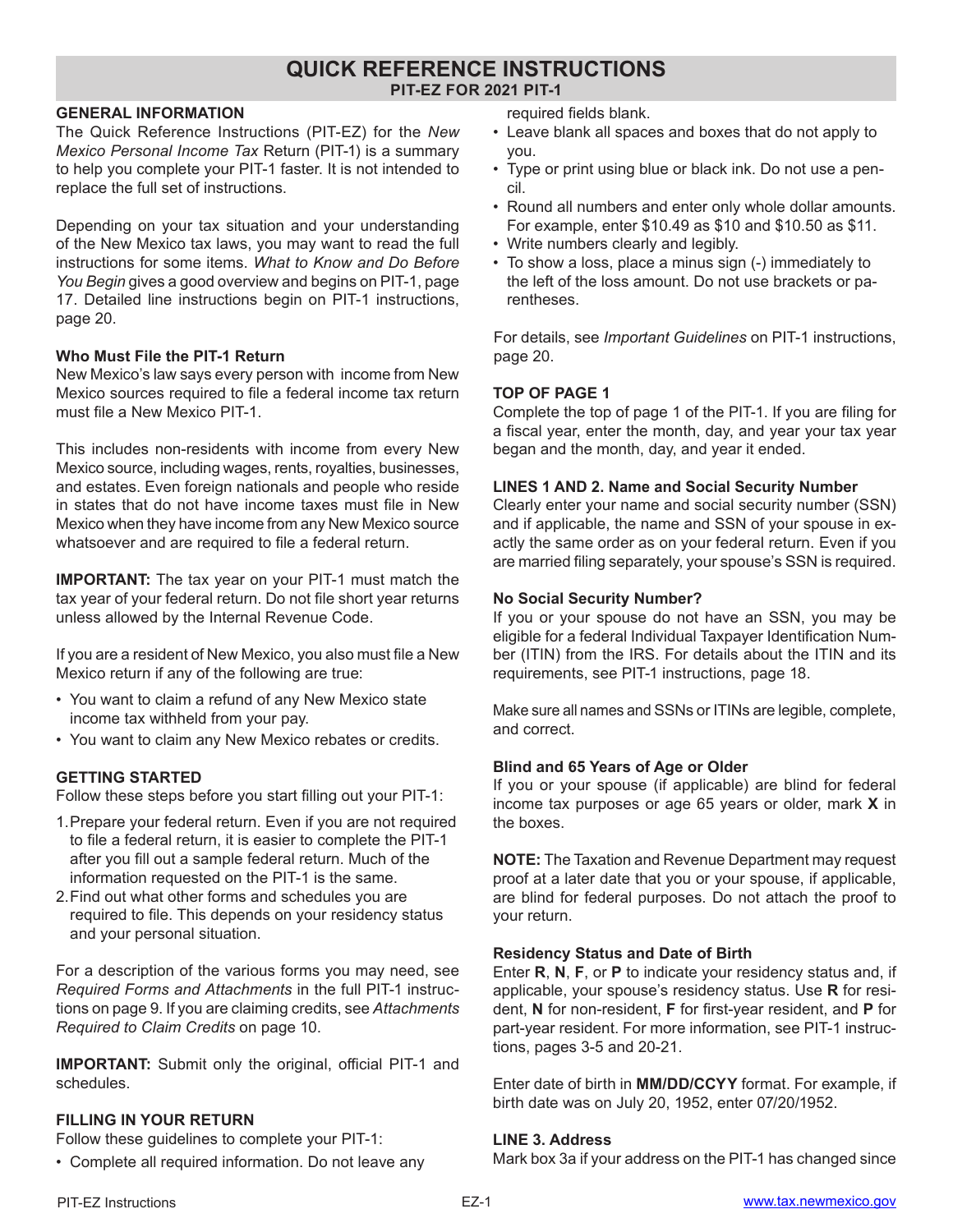your last filing. In 3b, clearly enter your address. Make sure your address is legible, complete, and correct.

If you have a foreign address, enter the street address, city name and postal code in the appropriate line. Also complete the spaces for the foreign province and/or state and country. Follow the country's practice for entering the foreign postal code, the province or state, and country. Do not abbreviate the country name.

#### **LINE 4. Deceased Taxpayer or Spouse and Any Claimant**

If the refund must be made payable to a person other than the taxpayer or spouse, on line 4a enter the claimant's name and on line 4b enter the claimant's SSN.

If the taxpayer or the spouse named on the return died before you file this return, on lines 4c and 4d, enter the date of death in **MM/DD/CCYY** format. For example, if the date of death was on June 13, 2021, enter 06/13/2021.

If requesting the refund to be made payable to a person other than the taxpayer or to the estate of the taxpayer, you **must** attach **both of** the following to the taxpayer's refund claim:

- Form RPD-41083, *Affidavit to Obtain Refund of New Mexico Tax Due a Deceased Taxpayer;* **and**
- A copy of the death certificate or other proof of death.

For more information, see *Representatives of Deceased Taxpayers* on PIT-1 instructions, page 5.

| <b>Worksheet for Computing the Amount on Line 5</b><br>of the PIT-1 Return |                                                                                                        |  |
|----------------------------------------------------------------------------|--------------------------------------------------------------------------------------------------------|--|
|                                                                            | 3. Yourself, Enter "1"                                                                                 |  |
|                                                                            | 4. Spouse. Enter "1",<br>5. if applicable.                                                             |  |
|                                                                            | 6. Enter total number of depen-<br>dents and other dependent<br>as reported on your federal<br>return. |  |
|                                                                            | 7. Total. Add lines 1, 2, and 3.<br>Enter here and on line 5.                                          |  |

# **LINE 5. Exemptions**

Deduction amounts for personal exemptions are suspended for tax years 2019 through 2025 by the Federal Tax Cuts and Jobs Act.

New Mexico uses the same definitions and qualifications pursuant to Section 151 of the Internal Revenue Code to determine exemption amounts and whether someone is your dependent or other dependent.

Eligibility remains important for determining who may claim credits and other tax benefits on PIT-1 and other required forms and attachments. The total in this line item will include you, your spouse if filing a joint return, your qualifying dependents, and your qualifying other dependents.

See Form 1040 or 1040SR Instructions for definitions for 2021.

**IMPORTANT:** If you, or your spouse, if married filing jointly, **qualify** as an other dependent of another individual for federal income tax purposes, whether or not you or your spouse were claimed as an other dependent on the other person's federal return, exclude that spouse from the total in line 5.

To determine the amount to enter on line 5, complete the *Worksheet for Computing the Amount on Line 5 of the PIT-1 Return*.

# **LINE 6. Extension of Time to File**

If you have a federal or New Mexico extension of time to file, mark **X** in box 6a and enter the date the extension expires in 6b.

If the federal extension was automatic, or if you received approval for a New Mexico extension, do **not** attach a copy of the extension request to your PIT-1. It is not necessary in this case.

# **LINE 7. Filing Status**

Show your filing status by marking **X** in the correct box. Use the same filing status on your state return that you used on your federal return. If you did not file a federal return, use the filing status you would have used for federal income tax purposes.

# **Requirements for Items 3 and 4**

If you mark **X** in item 3, *Married filing separately*, your spouse's name and SSN are required on lines 2a and 2b.

If you mark **X** in item 4, *Head of Household*, on the line below item 4, enter the name of the person who qualifies you as head of household if that person is a child and not eligible to be included as a qualified dependent under federal regulations.

# **LINE 8. Dependents and Other Dependents**

Enter the name, SSN, and date of birth of each dependent you reported on your federal return. If you have more than five qualifying dependents and other dependents, use Schedule PIT-S to enter your additional dependents.

**IMPORTANT:** Only file Schedule PIT-S if you filled in the five dependent lines on PIT-1, line 8, and you need additional lines for more than five qualifying dependents.

To enter the dependent's date of birth, use **MM/DD/CCYY** format. For example, if your daughter was born April 16, 2012, enter 04/16/2012. For details about dependents, see PIT-1 instructions, page 22.

#### **LINE 9. Federal Adjusted Gross Income**

Enter the federal adjusted gross income as reported on your federal Form 1040 or 1040SR, line 8b.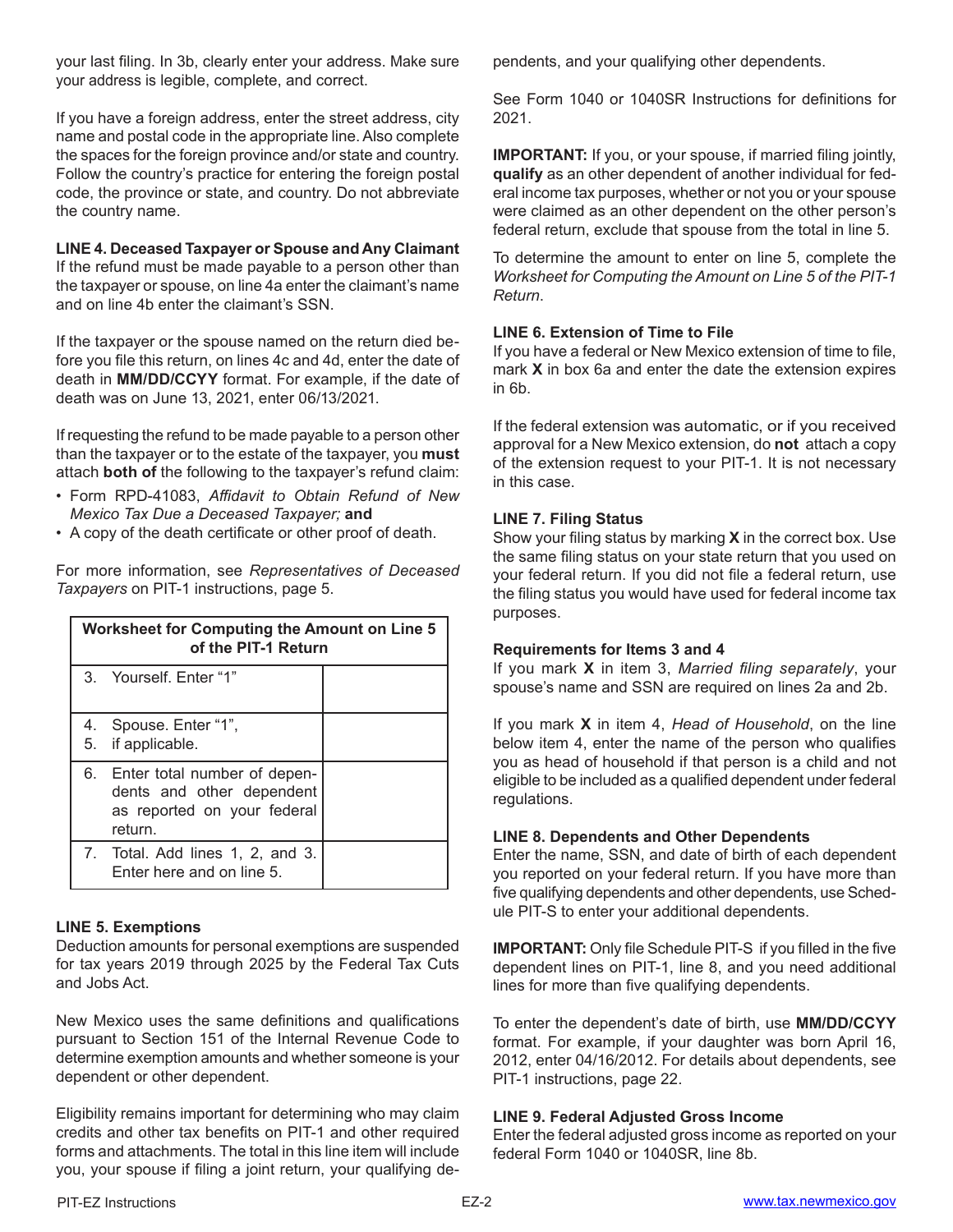### **LINE 10. Itemized State and Local Tax Deduction**

If you itemized deductions on your 2021 federal income tax return, on your PIT-1 Return you must add back all or part of the amount shown for **Taxes You Paid (state and local)** on federal Schedule A, line 5a.

To determine the amount to enter on line 10, go to page 23 of the PIT-1 instructions and complete the *Line 10. Worksheet for Computing the Amount on Line 10 of the PIT-1 Return*.

**LINE 11. Total Additions to Federal Adjusted Gross Income** If you completed Schedule PIT-ADJ, lines 1 to 5, enter the **Total Additions** from PIT-ADJ, line 5.

If you have **any** of the following **additions** to federal adjusted gross income, file PIT-ADJ:

- Interest and dividends from federal tax-exempt bonds;
- A federal net operating loss carryover;
- Contributions refunded when closing a New Mexico approved Section 529 college savings plan account\*;
- Certain contributions rolled out of a New Mexico approved Section 529 college savings plan account\*, **or**
- A charitable deduction claimed on federal Schedule A for a donation of land to private non-profit or public conservation agencies for conservation purposes from which you were allowed the New Mexico land conservation tax credit.
- \* *These should only be added back if the taxpayer took the contribution as a deduction on a prior year tax return.*

For information about calculating the additions, see PIT-ADJ instructions for lines 1 to 5.

**LINE 12. Federal Standard or Itemized Deduction Amount** If you did not itemize deductions on your 2021 federal return, enter the allowable federal standard deduction from federal Form 1040 or 1040SR, line 9.

If you itemized deductions on your 2021 federal Form 1040 or 1040SR, do the following:

- Enter the allowable federal itemized deductions you reported on Form 1040 or 1040SR, line 9.
- Mark box 12a.

# **Charitable Deduction of Land**

If you claim a charitable deduction in your federal itemized deductions on federal Schedule A, for a donation of land to private non-profit or public conservation agencies for conservation purposes from which you were approved for the New Mexico land conservation tax credit, you must add back the charitable deduction amount included in your itemized deductions on federal Schedule A. To determine the amount of the charitable deduction to add back, see the Schedule PIT-ADJ, line 4 line instructions.

# **LINE 13. Deduction for Certain Dependents**

Beginning tax year 2021, as long as the exemption amount

pursuant to Section 151 of the Internal Revenue Code is zero (0), a taxpayer who is not a dependent of another individual and files a return as a head of household or married filing jointly may claim a deduction from net income in an amount of \$4000 for certain dependents.

To calculate the deduction for PIT-1, line 13, use *Worksheet for Calculating Deduction for Certain Dependents* on of PIT-1 instructions, page 24.

# **LINE 14. New Mexico Low- and Middle-Income Tax Exemption**

A New Mexico income tax exemption is allowed for low- and middle-income taxpayers. All taxpayers, including residents, part-year residents, first-year residents, and non-residents may claim this exemption in full.

The maximum is \$2,500 for each qualified household member reported on federal Form 1040 or 1040SR, and PIT-1, line 5 for income tax purposes. The amount varies according to filing status and adjusted gross income.

To claim the exemption, the amount on PIT-1, line 9 must be equal to or less than any of the following:

- \$36,667 (if single)
- \$27,500 (if married filing separately)
- \$55,000 (if married filing jointly, qualified widow(er), or head of household)

To calculate the exemption, use *New Mexico Low- and Middle-Income Tax Exemption Worksheet* on PIT-1 instructions, page 25.

#### **LINE 15. Total Deductions and Exemptions from Federal Income**

If you completed Schedule PIT-ADJ, lines 6 to 23, on PIT-1, line 15, enter the **Total Deductions and Exemptions** from PIT-ADJ, line 23.

You are **must** complete and attach Schedule PIT-ADJ if any of the following are true:

- You have interest and dividend income on New Mexico state and local bonds.
- You have a New Mexico net operating loss carryover.
- You have interest income from U.S. Government obligations.
- You have Railroad Retirement income not taxable by New Mexico.
- You have Railroad Unemployment Insurance Act sick pay.
- You, your spouse, or both are members of an Indian nation, tribe, or pueblo and your income was wholly earned on the lands of the reservation or pueblo of which the individual is an enrolled member while domiciled on that land, reservation, tribe, or pueblo.
- You, your spouse, or both are age 100 or over **and** you are not dependents of another taxpayer.
- You, your spouse, or both are age 65 or over or blind,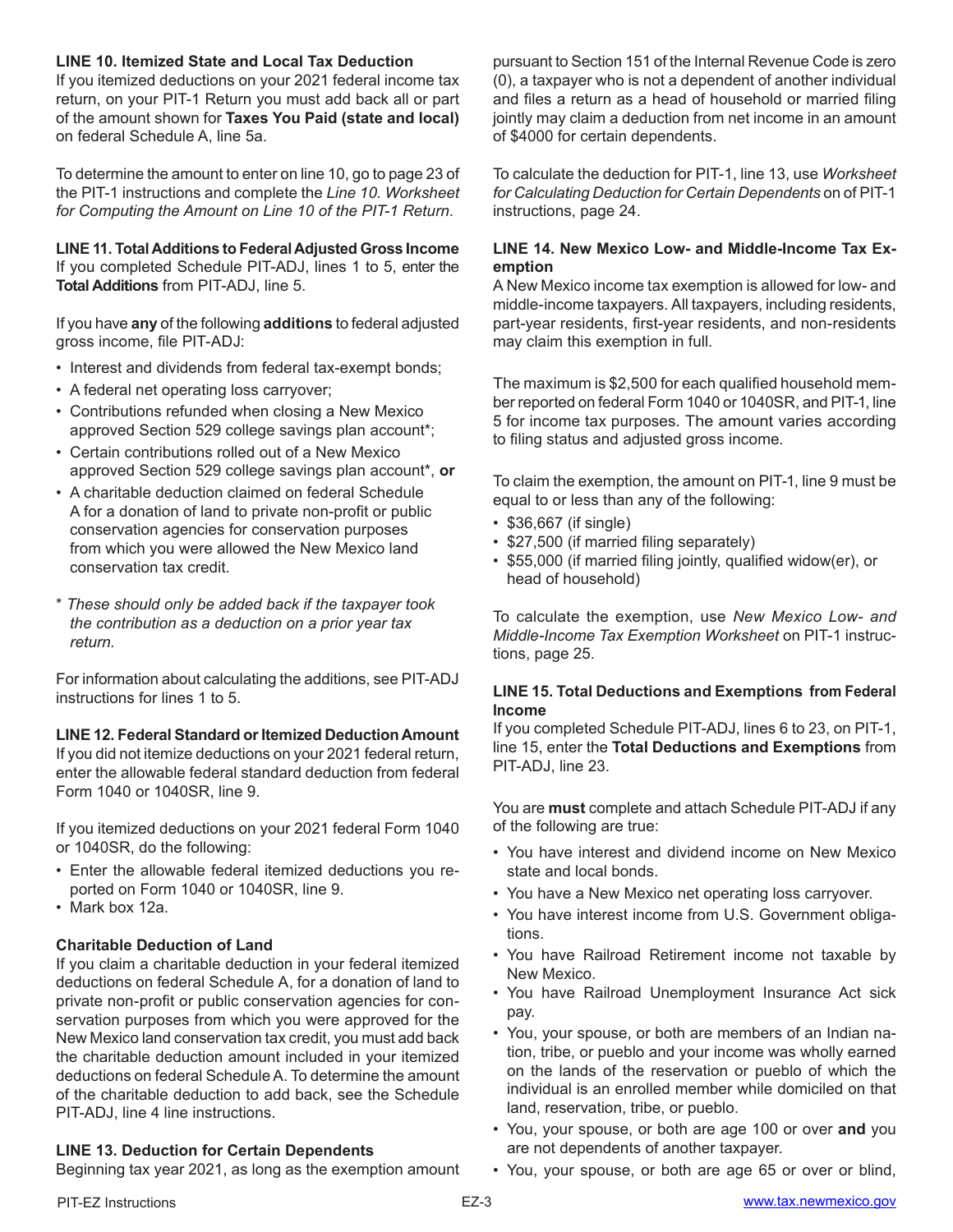**and** your adjusted gross income is not over \$51,000 for a joint return; \$28,500 for a single taxpayer; or \$25,500 for married taxpayers filing separately.

- You have federally taxable contribution to or distributions from a New Mexico Medical Care Savings account.
- You contribute to a New Mexico-approved Section 529 college savings plan.
- You have net capital gains for which you can claim a deduction of up to \$1,000 or 40% of your net capital gains, whichever is greater.
- You have United States armed forces wages or salary from active duty service.
- You, your spouse, or both are age 65 or over, and you have unreimbursed or uncompensated medical care expenses of \$28,000 or more for yourself, your spouse, or dependents.
- You, your spouse, or dependents have expenses related to donating human organs for transfer to another person.
- You received a reimbursement from the New Mexico National Guard servicemember's life insurance reimbursement fund.
- You were required to include, in your federal adjusted gross income, taxable refunds, credits, or offsets of state and local income tax (federal Schedule 1, line 1).
- You are a non-resident United States Public Health Service (USPHS) servicemember, and you earned income in New Mexico for USPHS active duty pay.
- Liquor license lessor deduction.

For information about calculating total deductions and exemptions, see the PIT-ADJ instructions for lines 6 to 22.

# **LINE 16. Medical Care Expense Deduction**

If you file a New Mexico PIT-1, you may claim a deduction for medical care expenses paid during the tax year for medical care for you, your spouse, or a dependent. Eligible filers include out-of-state residents with income tax responsibility to New Mexico.

To determine the deduction amount to enter on PIT-1, line 16, use *Worksheet for Calculating Medical Care Expense Deduction* and the instructions beginning on PIT-1 instructions, page 26.

**IMPORTANT:** You **must** complete both lines 16 and 16a. If either are incomplete, the Department denies your deduction.

# **LINE 16a**. **Unreimbursed and Uncompensated Medical Care Expenses**

Enter the qualifying unreimbursed and uncompensated medical care expenses you used to calculate your medical care expense deduction on PIT-1, line 16.

To determine qualifying expenses, see the line 16 instructions on page 25 of the PIT-1 instructions.

# **LINE 17. New Mexico Taxable Income**

Add lines 9, 10, and 11, then subtract lines 12, 13, 14, 15, and 16. If the result is negative, enter zero. This is your New

#### Mexico taxable income.

# **Non-Residents Using Gross Royalty Income**

If you are a non-resident and you elect to calculate tax on **gross** royalty income under \$5,000 using special procedures, enter your **gross** royalty income from New Mexico sources. Also see *Non-Residents and Royalty Income* on PIT-1 instructions, page PIT-1-5.

# **LINE 18. New Mexico Tax**

Unless you qualify for Schedule CC, calculate your New Mexico tax by using one of these methods and then complete line 18a:

- If you have income from sources inside and outside New Mexico, use your entry on PIT-B, line 14 or;
- Use the Tax Rate Tables from the full PIT-1 instructions, starting on page T-1.

**IMPORTANT:** When calculating your tax using the rate tables, make sure to use the taxable income amount on line 17.

# **Alternative Tax Schedule CC**

If you qualify to file Schedule CC, *Alternative Tax Schedule,* enter on line 18 only the amount from Schedule CC, line 3.

You qualify to file Schedule CC if you meet **all** the following requirements:

- You have no business activities in New Mexico other than sales.
- You do not own or rent real estate in New Mexico, **and**
- You have annual gross sales in or into New Mexico of \$100,000 or less.

# **Line 18a. Rate Table Indicator**

In the box on line 18a, enter **R** or **B** to show the source for calculating your tax:

- **• R** = Tax Rate Tables
- **• B** = Schedule PIT-B

**NOTE:** If you are a non-resident and elect to compute tax on gross royalty income less than \$5,000, enter **Y** for gross royalty income. See *Non-Residents Using Gross Royalty Income* earlier on this page.

# **LINE 19. Additional Amount for Tax on Lump-Sum Distributions**

If you received a lump-sum payment and you are using the special federal 10-year tax option on federal Form 4972, you are eligible to use New Mexico's averaging method. To calculate your New Mexico averaged tax, use *Worksheet for Calculating Tax on Lump-Sum Distributions* on PIT-1 instructions, page 28.

If you did not use the federal averaging methods available on federal Form 4972, you are not eligible to use the New Mexico averaging method.

**IMPORTANT:** If you used PIT-B to calculate New Mexico tax liability on line 18, and you also used the federal special tax option and New Mexico averaging methods to calculate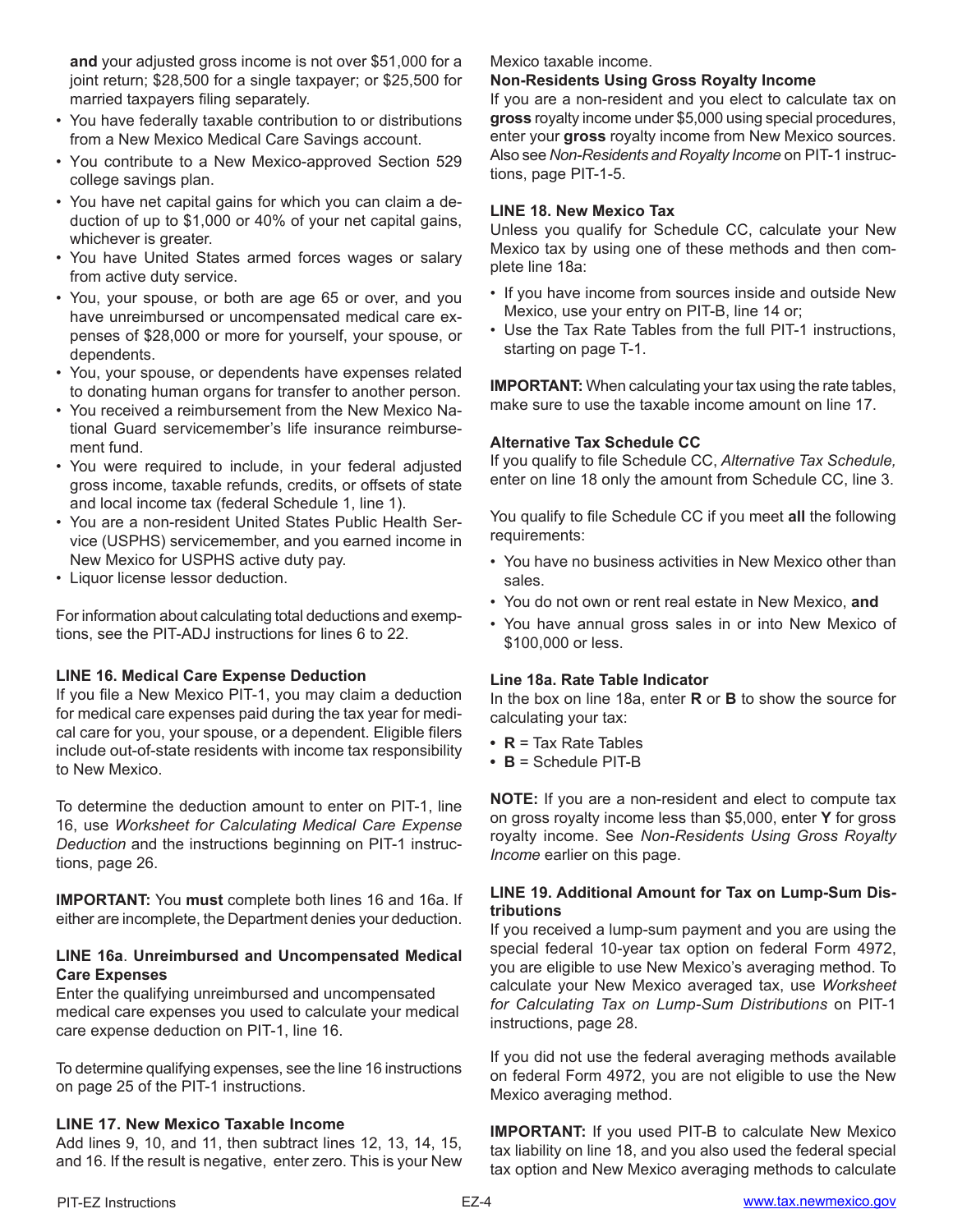tax on a lump-sum distribution on line 19, **do not** add line 19 when completing PIT-1, line 22 as instructed. Instead subtract the sum of lines 20 and 21 from the amount you entered on PIT-1, line 18. Skip line 19.

You do not need to add PIT-1, line 19 when completing PIT-1, line 22 because the New Mexico part of line 19 (lump-sum distributions) is included in PIT-B, line 14

### **LINE 20. Credit for Taxes Paid to Another State**

A **resident** of New Mexico who must pay personal income tax to another state on income that is also taxable in New Mexico may take a credit against New Mexico tax for tax paid to the other state. To determine if you qualify, see PIT-1 instructions, page 28.

#### **LINE 21. Business-Related Income Tax Credits Applied**

If you are eligible to claim one or more of the following non-refundable credits, or if you are claiming any refundable business-related tax credits that may be applied to your income tax due, enter the amount from PIT-CR, line A, and attach the completed PIT-CR to your PIT-1:

- Affordable Housing Tax Credit,
- Angel Investment Credit,
- Advanced Energy Tax Credit,
- Agricultural Biomass Income Tax Credit,
- Business Facility Rehabilitation Credit,
- Electronic Card-Reading Equipment Tax Credit,
- Foster Youth Employment Tax Credit
- Geothermal Ground-Coupled Heat Pump Tax Credit,
- Job Mentorship Tax Credit,
- Land Conservation Incentives Credit,
- Preservation of Cultural Property Credit,
- Rural Job Tax Credit,
- Rural Health Care Practitioners Tax Credit,
- Solar Market Development Tax Credit,
- Sustainable Building Tax Credit
- New Sustainable Building Tax Credit,
- Technology Jobs and Research and Development (Additional) Tax Credit,
- Veterans Employment Tax Credit
- Film Production Tax Credit,
- New Film Production Tax Credit,
- New Mexico Film Partners New Film Production Tax Credit,
- New Solar Market Development Tax Credit, and
- Renewable Energy Production Tax Credit.

For information about these credits, see the instructions for PIT-CR.

# **LINE 22. Net New Mexico Income Tax**

To find your net New Mexico income tax in all cases, except the situation described next, do the following:

- 1.Add lines 18 and 19.
- 2.Add lines 20 and 21.
- 3.From the result of step 1, subtract the result of step 2. This amount cannot be less than zero.

# **Calculation When Using PIT-B and Claiming Additional Amount of Tax on Lump-Sum Distributions**

Although line 22 says to add line 19, do not add line 19 if both of the following are true:

- For line 18, you used Schedule PIT-B to calculate your New Mexico tax liability.
- You used the New Mexico averaging method to calculate tax on a lump-sum distribution for line 19.

If both are true, calculate your Net New Mexico Income Tax for line 22 by following these steps:

# 1.Add lines 20 and 21.

2.From the amount on line 18, subtract the result of step 1. In this case, you do not add PIT-1, line 19 when completing PIT-1, line 22. The New Mexico part of line 19 (lumpsum distribution) is already included in Schedule PIT-B, line 14.

# **LINE 24. Total Claimed on Rebate and Credit Schedule**

If you claim any of the following special New Mexico rebates or refundable credits, complete and attach Schedule PIT-RC to your PIT-1:

- Low income comprehensive tax rebate,
- Property tax rebate for low income persons 65 or older,
- Additional low income property tax rebate for Los Alamos or Santa Fe County residents,
- New Mexico child day care credit,
- Refundable medical care credit for persons 65 or older, **or**
- Special needs adopted child tax credit.

#### **LINES 25 and 25a. Working Families Tax Credit**

If you were a New Mexico resident during any part of 2021 and you file a PIT-1, you may claim the working families tax credit. The credit is 20% of the Earned Income Credit (EIC), also referred to as the Earned Income Tax Credit (EITC), for which you are eligible the same tax year.

The EIC is a refundable federal income tax credit for low income working individuals and families. The credit reduces the amount of federal tax you may owe and may increase your refund from the IRS.

If you qualify for the working families tax credit, and the credit exceeds your income tax liability for the tax year of the claim, you may receive a refund.

On line 25a, enter the amount of EIC you reported on your 2021 federal Form 1040 or 1040SR, Line 18a.

To find the entry for line 25, multiply the amount on line 25a by 0.20 (20%).

**IMPORTANT:** You must complete both lines 25 and 25a. If either are incomplete, the Department may deny your deduction.

**For More Information**. To see all the requirements for claim-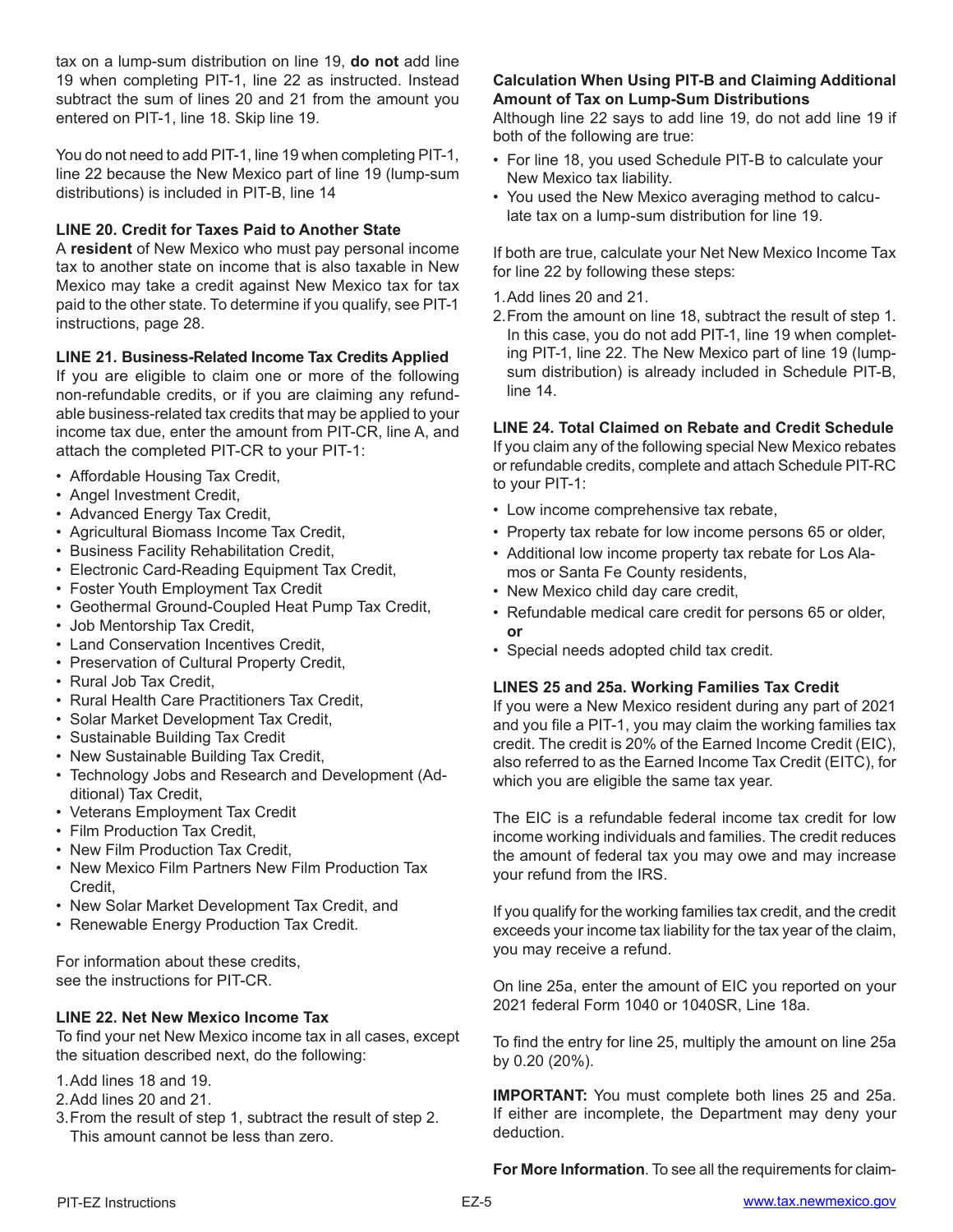ing the EIC, read the rules in the federal 1040 or 1040SR tax package or see IRS Publication 596, *Earned Income Credit (EIC)*. You may also read about the EIC on the IRS website at www.irs.gov and download the publication from the site.

# **LINE 26. Refundable Business-Related Income tax credits**

Line 26 line shows the refundable amount of business-related income tax credits you claimed on PIT-CR. From PIT-CR, line B, enter the total amount of your refundable part of the following tax credits:

- Film Production Tax Credit,
- Renewable Energy Production Tax Credit, and
- Technology Jobs and Research and Development (Additional) Tax Credit.

# **LINE 27. New Mexico Income Tax Withheld**

Except for income from oil and gas proceeds and income from pass-through entities (covered in lines 28 and 29), enter the total of all your other New Mexico income tax withheld. These are shown on your annual withholding statements, including Form(s) W-2, W-2G, 1099, 1099-R, and 1099-MISC. Attach a copy of the forms to your PIT-1.

#### **Payments You Cannot Include**

Do not include income tax withheld from your share of the net income of a pass-through entity or from oil and gas proceeds.

Do not include any payment you made for gross receipts tax, withholding tax, compensating tax, or any other type of tax due to the State of New Mexico. These payments are not payments towards your personal income tax liability. They are not considered "tax withheld," "estimated," or "other" payments on your PIT-1.

#### **LINE 28. New Mexico Income Tax Withheld From Oil and Gas Proceeds**

Enter the total of all New Mexico income tax withheld from oil and gas proceeds as shown on your annual withholding statements, 1099-MISC, and RPD-41285, *Annual Statement of Withholding of Oil and Gas Proceeds*. Attach a copy of the forms to your PIT-1.

#### **LINE 29. New Mexico Income Tax Withheld From a Pass-Through Entity**

Enter the total New Mexico income tax withheld from the net income of pass-through entities as shown on your annual withholding statements, 1099-MISC, and Form RPD-41359, *Annual Statement of Pass-Through Entity Withholding*. Attach a copy of the forms to your PIT-1. An entity that has had tax withheld cannot pass a withholding statement directly to its owners, members, partners, or beneficiaries. The entity must first file and report the tax withheld on its New Mexico income tax or annual information return. After filing and reporting the tax withheld, the entity may then pass the tax withheld to another entity by issuing the owner, member, partner, or beneficiary an annual withholding statement.

# **LINE 30. 2021 Estimated Income Tax Payments**

Enter the total of New Mexico estimated tax payments you

made for 2021 as shown in your records. Include all of the following:

- Estimated payments you made with PIT-ES payment vouchers;
- Your last installment, even if you pay it in 2022; and
- Overpayments from your 2020 return that you applied to your 2021 taxes.

#### **Do Not Include These Payments**

Do not include any of the following payments:

- Extension payments you made with PIT-EXT payment vouchers
- Any return payments you made with PIT-PV payment vouchers
- PIT-PV or PIT-EXT payments you made through the Department website.

**NOTE:** Report extension and return payments on PIT-1, line 31.

#### **DIFFERENT NAME OR SSN**

If you made any estimated payments using a different name or SSN, attach a schedule to your return showing how you made each estimated payment.

#### **LINE 31. Other Payments**

Enter the total payments you made toward your 2021 personal income tax liability that are not included on line 30, including:

- Extension payments you made with PIT-EXT payment vouchers
- Return payments you made with PIT-PV payment vouchers
- PIT-PV or PIT-EXT payments you made through the Department website.

# **LINE 32. Total Payments and Credits**

Add lines 24 through 31, and enter the total here.

#### **LINE 33. Tax Due**

If line 23 is greater than line 32, the difference is the **amount of tax you owe**. Subtract line 32 from line 23, enter the difference here.

#### **LINE 34. Penalty on Underpayment of Estimated Tax**

This line is only for taxpayers who owe an underpayment penalty. Leave the line blank in these situations:

- You do not owe an underpayment penalty.
- You owe an underpayment penalty and you want the Department to calculate the penalty for you.

If you want to calculate the penalty, enter the amount of penalty on the underpayment of estimated tax you owe.

For details about calculating penalty, see the instructions for PIT-ES, *Personal Income Estimated Tax Payment Voucher*.

# **Department Process for Penalty Due**

The Department sends you a bill or if you are due a refund, reduces your refund by the amount of the penalty due.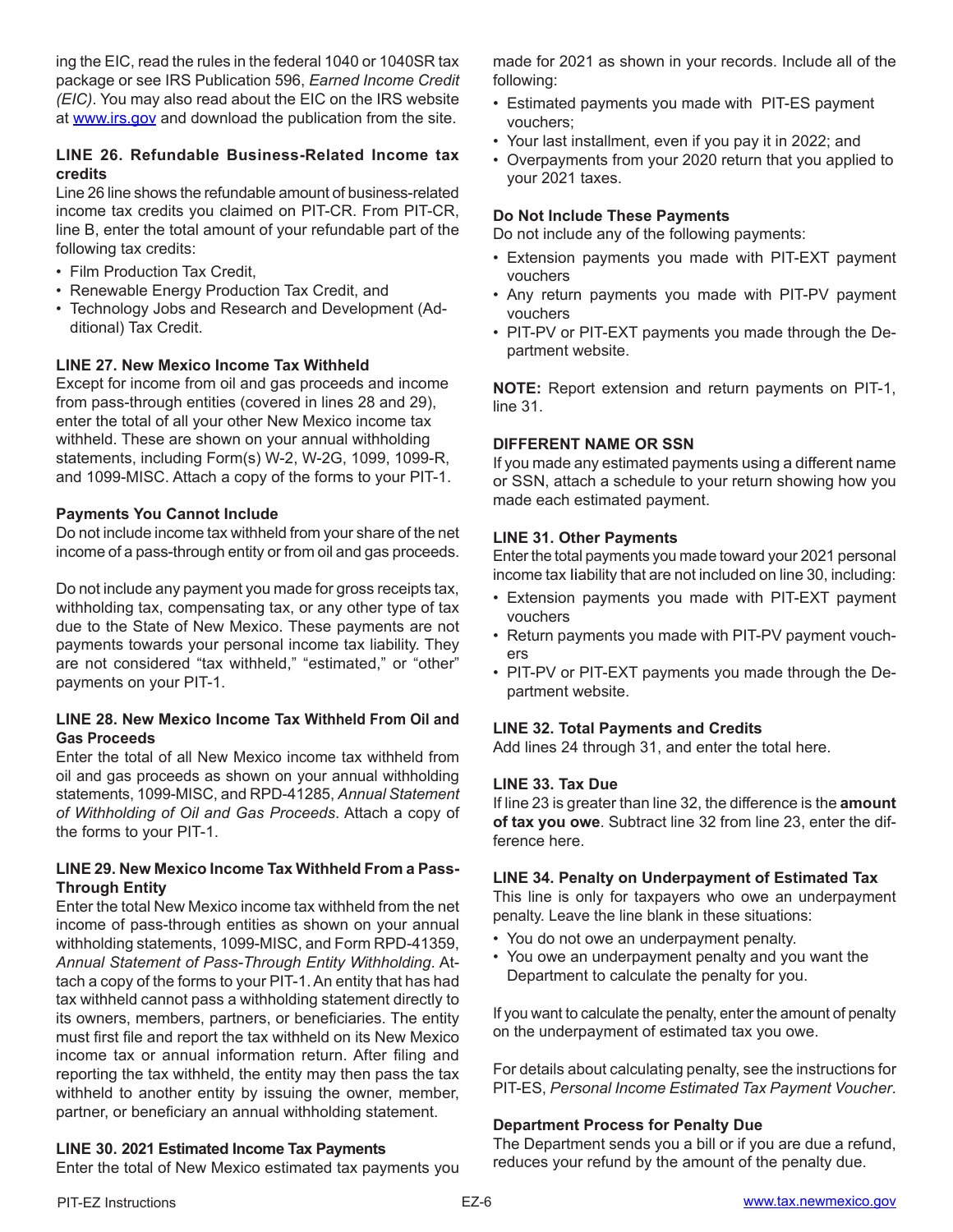reduce your overpayment by penalty and interest amounts.

# **LINE 35. Special Method Allowed for Calculation of Underpayment of Estimated Tax Penalty**

You can use a special method if **both** the following are true:

- You owe penalty for underpayment of estimated personal income tax using the standard method of calculating the penalty.
- You qualify for a special penalty calculation method, which reduces the amount of penalty due

# **Indicate the Special Method**

If both are true, enter 1, 2, 3, 4, or 5 in the box on line 35 to indicate the method you elect to calculate your underpayment penalty. To use the special penalty calculation, the Department requires you to complete and attach Form RPD-41272, *2021 Calculation of Estimated Personal Income Tax Underpayment Penalty,* to your PIT-1.

# **When To Leave the Box Blank**

Leave the box blank in these situations:

- You do not quality for one of the special methods.
- You do not owe estimated tax using the standard method of calculating the underpayment of estimated tax penalty.

#### **LINE 36. Penalty**

If you file late and owe tax, or if you do not pay the tax on or before the date your return is due, enter penalty here.

Calculate penalty by multiplying the unpaid amount due on line 33 by 0.02 (2%). Then multiply this product by the number of months or partial months for which your return or payment is late. The result cannot exceed 20% of the tax due.

If you want the Department to calculate the penalty for you, leave the line blank.

# **LINE 37. Interest**

If you do not pay the income tax due on or before the original due date of your return, even if you receive an extension of time to file, add interest. If you want the Department to calculate interest for you, leave the line blank.

#### **Formula to Calculate Daily Interest**

Tax due x daily interest rate for the quarter x number of days late = interest due

# **Interest Changes Quarterly**

The annual and daily interest rate for each quarter is posted on our website at http://www.tax.newmexico.gov/Individuals/ penalty-interest-rates.aspx. For more information about interest, see PIT-1 instructions, page 33.

# **LINES 39 through 42. Overpayment/Refund**

If line 23 is less than line 32, you have an overpayment. Subtract line 23 from line 32, and enter the difference on line 39.

If you have penalty or interest due from lines 34, 36, or 37, reduce your overpayment by the sum of the amounts in those lines. If you owe penalty or interest the Department will

- You can use it for voluntary fund contributions. To do this, enter the amount you wish to contribute on line 40 and attach Schedule D to your PIT-1. For information, see Schedule D, *New Mexico Voluntary Contributions Schedule*.
- You can apply it to your 2022 estimated tax. To do this, enter the amount on line 41.
- You can have the Department refund your overpayment to you. To do this, enter the amount on line 42.

# **WHAT TO DO BEFORE YOU MAIL YOUR RETURN**

Before you mail your return, follow these steps:

- 1.Check the figures on your return and on your attachments. Make sure these are original, official PIT-1 and schedules.
- 2.On your PIT-1 at the bottom of page 2, sign and date. If you are married and filing a joint return, both spouses must sign.
- 3.Below the signature, the taxpayer and, if married filing joint, the spouse, is required to enter their state issued driver's license or state issued identification card number and a two digit state code identifying the state issuing the identification number. Also enter the expiration date of driver's license or state issued identification number. These identification numbers will be used as an additional level of verification to help protect your personal information from identity theft and fraudulent returns. If you do not have this identity, write "NONE" in this field. If the taxpayer and, if married filing joint, the spouse, do not wish to provide a state issued driver's license or state issued identification card, write "DECLINED" in the spaces provided.
- 4.Below your signature, enter your phone number and email address.
- 5.If you paid someone to prepare your return, make sure your paid preparer signs your return in the **Paid preparer's use only** section. The preparer may sign by hand or any method of electronic signature acceptable to the IRS. The preparer must also fill in the other blanks in this section.

For more information, see PIT-1 instructions, beginning on page 34.

- 6.If you are mailing a payment with your return, do the following:
	- Complete the PIT-PV payment voucher.
	- Write your social security number and the tax year on your check.
	- Cut the voucher on the dotted line.
	- Mail the payment voucher with your payment.

**IMPORTANT:** Only submit a payment voucher if you submit a payment.

**Submit ONLY High-Quality Printed, Original Vouchers** Payment vouchers are processed through high-speed scanners. Cut the bottom portion of the voucher **ONLY** on the